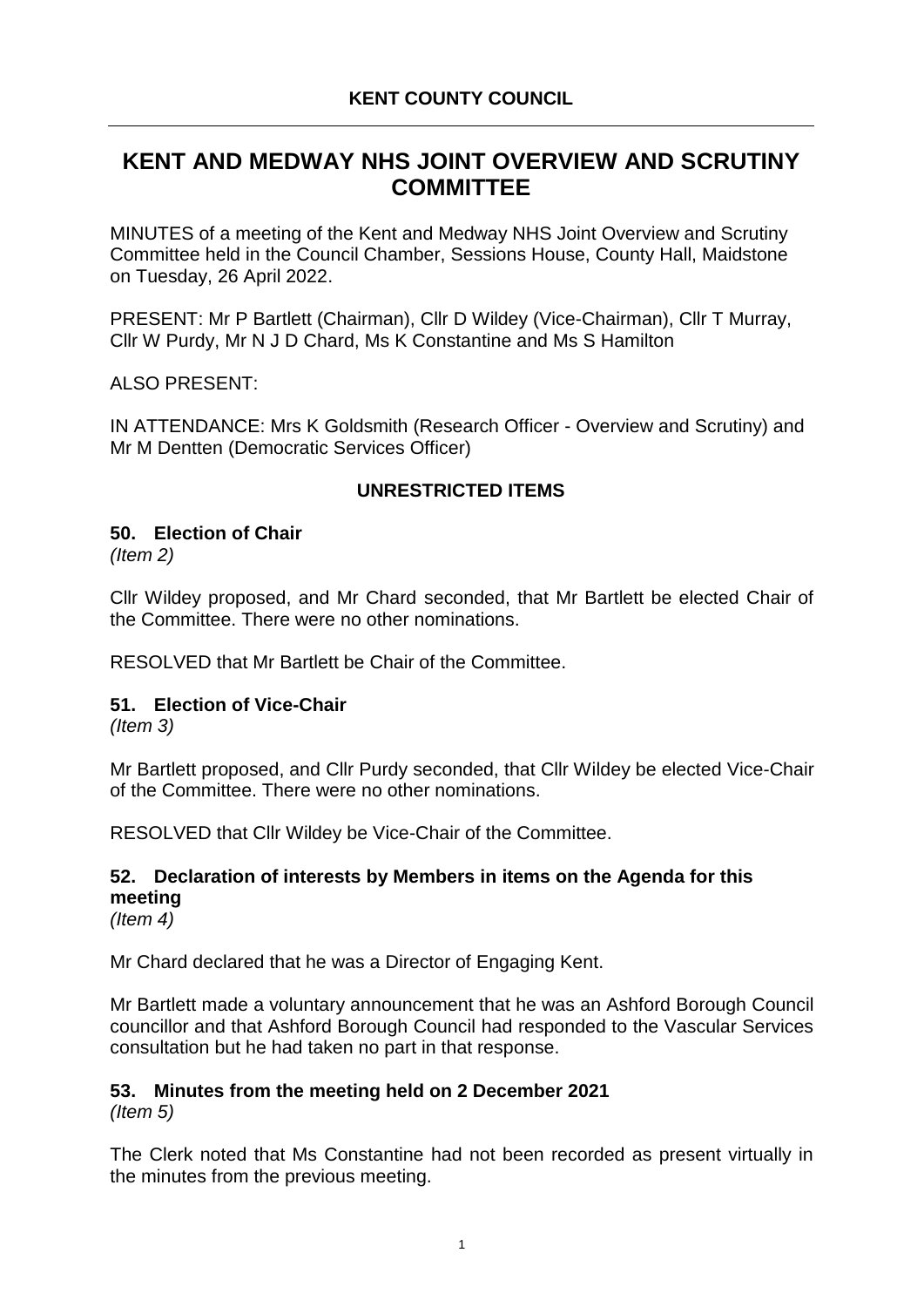RESOLVED that, subject to the inclusion of Ms Constantine as a virtual attendee, the minutes from 2 December 2021 meeting were correctly recorded and that they be signed by the Chair.

# **54. Specialist Vascular Services Review**

*(Item 6)*

*In attendance for this item: Rachel Jones, Executive Director of Strategy and Population Health, K&M CCG, Su Woollard, Transformation Delivery Manager (Kent & Medway), NHS England, and Nicky Bentley, Director of Strategy and Business Development, EKHUFT.*

*In virtual attendance for this item: Janette Harper, Deputy Director of Transformation and Recovery, NHS England, Kierstan Lowe, Senior Communications and Engagement Manager, NHS England South, Central and West and Carol Wood, Head of Communications and Engagement, NHS England*

- 1. Rachel Jones (Kent & Medway CCG lead on vascular reconfiguration) introduced the item and provided a brief overview of the agenda report. A virtual public consultation had run between 1 February and 15 March, which included 4 online events, additional events for staff, presentations to community groups, surveys and direct patient contact. They had also spoken on BBC South East and outreached to seldom heard group (including the gypsy, roma and traveller community who are known to suffer from vascular disease).
- 2. Responses were broadly in favour of the proposal, but key areas of concern were around travel and transport to the Kent & Canterbury Hospital, particularly for visitors of patients. The only treatments affected by this change were urgent treatment and planned overnight surgery. Day surgery would continue to be delivered in the same way.
- 3. Ms Jones recognised the importance of visits from family and friends and described some of the mitigations being put in place to make access easier.
	- a. There would be an initial clinical consultation over the phone to assess need. Vascular opinions would be possible at the patient's incumbent hospital.
	- b. The team were mapping what transport links were currently in existence and how long those journeys were. Once complete, a further piece of work would be undertaken to see how these journeys could be improved.
	- c. Journey routes and times would be available on the CCG's website to assist patients and visitors.
	- d. Patients would be offered treatment times that took into account their journey time.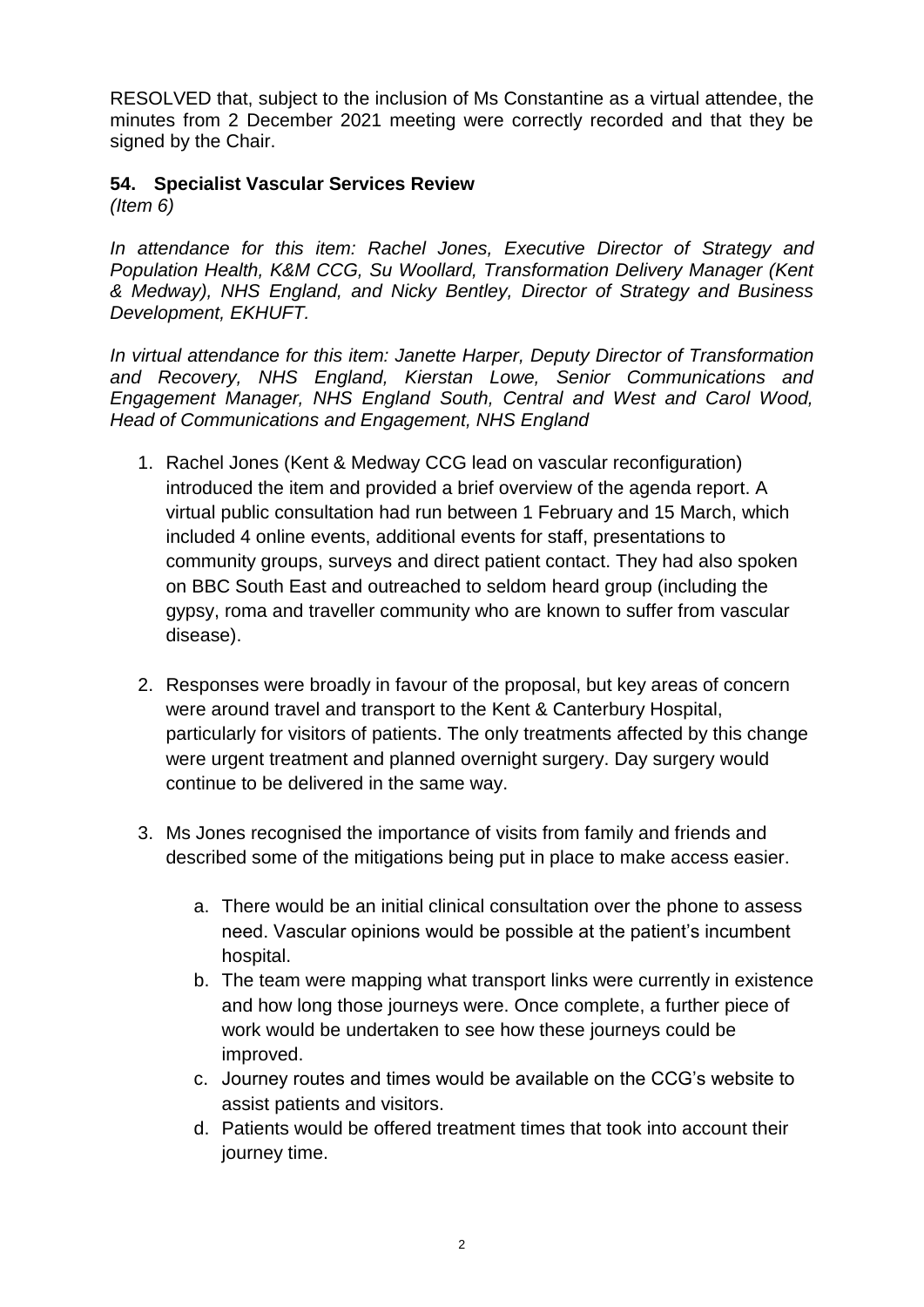- e. An implementation group would be established this had been well received during the consultation and a number of people had already shown interest.
- 4. A Decision Making Business Case (DMBC) was being written for submission to the Integrated Care Board (ICB) and Specialist Commissioning at NHS England, hopefully in June 2022.
- 5. The changing landscape of public transport was discussed, with one Member voicing concern at the deteriorating quality. Local changes included the introduction of on-demand buses and a KCC consultation on reducing certain public transport routes. Ms Jones confirmed these changes were being considered.
- 6. Ms Jones recognised the pressure the ambulance service was under and conceded there may be a need for additional private transport. She accepted a different approach may be required, to ensure visitors can access the site. If the pressure on ambulance services continued, the CCG would need to consider increased investment (though an investment in one area would likely require a dis-investment in another). A KCC Member was keen for the ambulance service to receive thorough scrutiny soon (it was a regular attendee to Medway's HASC) and the Chair offered to look into the best way of achieving this outside of the meeting (recognising that SECAmb covered a number of regions).
- 7. Speaking about fuel poverty, Ms Jones recognised the rising cost of fuel and the impact additional travel may have on lower income families. This would be a matter for discussion within the implementation group.
- 8. A Member asked whether there was digital infrastructure in place to enable joint working. Ms Jones offered to look into this outside of the meeting.
- 9. Asked about the impact of the changes on staff, Ms Jones explained that the surgical teams had rotated for surgery only in the past year but that had worked well. Further radiologists had been recruited. In terms of additional travel, staff were entitled to claim expenses for travel beyond their designated base.
- 10.Members asked what lessons could be learnt from the virtual public consultation. Ms Jones said the virtual aspect and been well-received and recognised that some people were more comfortable in a digital setting. However, that wasn't right for everyone and in future she envisaged using a hybrid model for consultations, utilising both physical and virtual events. Ms Lowe agreed, and explained the pandemic had changed views on the use of digital methods to reach people.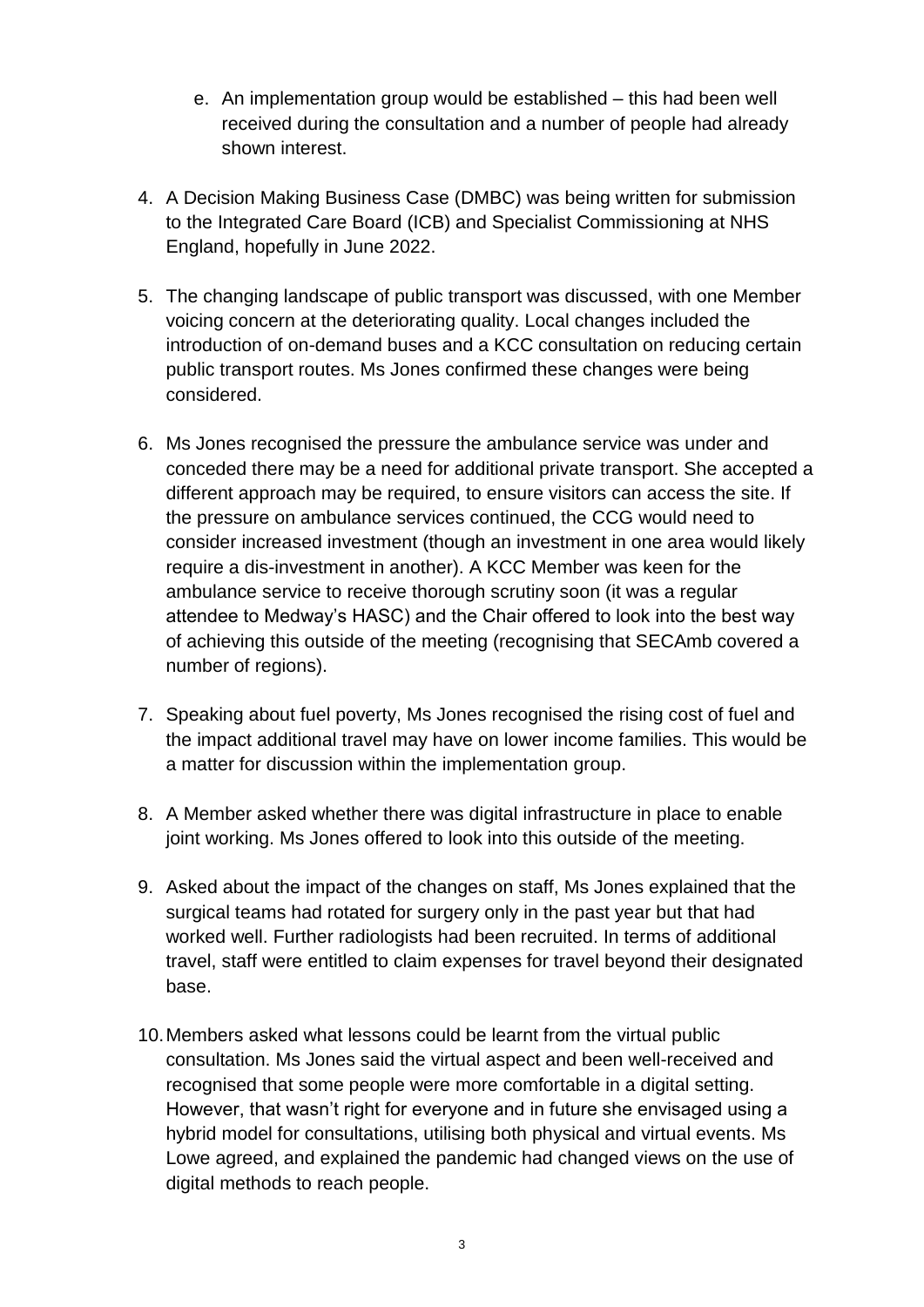- 11.In response to a question, Ms Jones acknowledged there was a backlog for vascular treatment, as there were for many specialties. The aim was to clear the vascular waiting list backlog within six months.
- 12.Asked about the extent of integrated working across health and social care, Ms Jones reflected that the pandemic had necessitated improvements in this area, and all involved were intent not to lose the benefits as business returned to normal. Both sectors were represented on the Integrated Care Board, and more joint sector roles were on offer. There was also increased input from research, academia, and the voluntary sector. All were driven to write an Integrated Care Strategy by December 2022.
- 13.Looking to page 13 of the agenda pack, a Member asked about the new Interventional Radiology (IR) suite that was to be completed in June 2022 at the Kent and Canterbury Hospital. Ms Jones explained that an upgrade to the IR suites was required regardless of the Vascular Services reconfiguration as it was used for a number of treatments. Ms Bentley explained there were three elements to the IR theatre work, representing an investment of £5m: a new IR suite, replaced and additional IR equipment, and refurbishing the existing theatre.
- 14.RESOLVED that the report be noted.

# **55. East Kent Transformation Programme**

*(Item 7)*

*In attendance for this item: Rachel Jones, Executive Director of Strategy and Population Health, K&M CCG, and Nicky Bentley, Director of Strategy and Business Development, EKHUFT.*

- 1. Ms Jones provided a verbal overview of the report. An application for capital investment had been submitted to the Department of Health & Social Care (DHSC) but it was understood there were many applicants.
- 2. The project team had been permitted to undertake market testing around the two options. A soft marketing exercise was underway and would be followed by a more formal procurement exercise, but that would stop before the end of the process. Doing that work now would mean there was no delay once the outcome of the funding bid was known. Ms Jones explained the importance of ensuring both options were viable before public consultation began.
- 3. Asked about demographic modelling, Ms Jones explained that the current population model (signed off in October 2021) had a 10-year outlook but confirmed that modelling would be redone prior to public consultation to ensure it was still accurate. The regulators had agreed the use of external modellers.